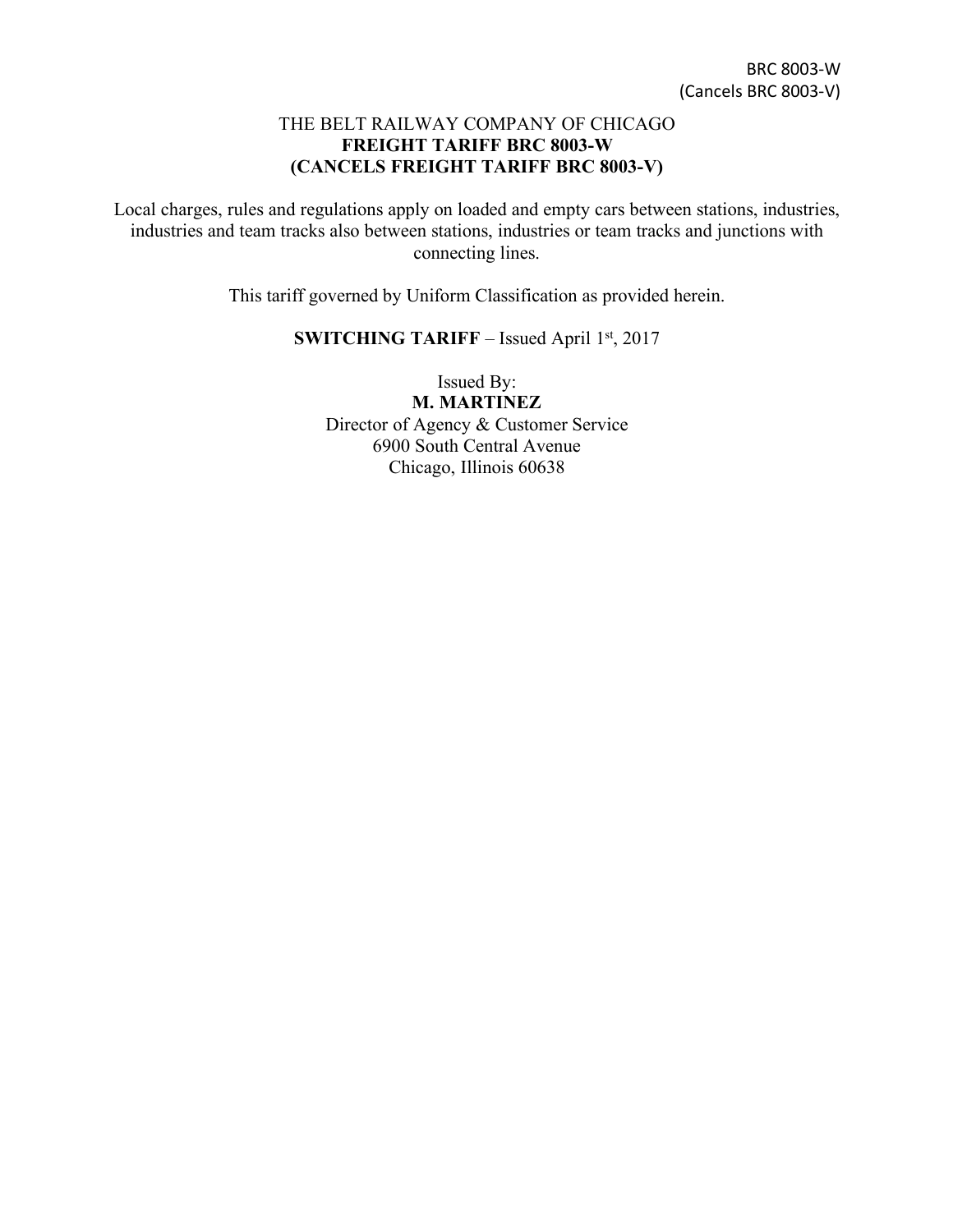BRC 8003-W (Cancels BRC 8003-V)

## RULES AND OTHER GOVERNING PROVISIONS GENERAL RULES AND REGULATIONS

| <b>ITEMS</b> | <b>SUBJECT</b>                                                                                        | <b>APPLICATION</b>                                                                                                                                                                                                                                                                                                                                                                                                                                                                                                                                                                                                                                                                                                                                                                                                                                                                                                                                                                                                                                                                          |  |  |
|--------------|-------------------------------------------------------------------------------------------------------|---------------------------------------------------------------------------------------------------------------------------------------------------------------------------------------------------------------------------------------------------------------------------------------------------------------------------------------------------------------------------------------------------------------------------------------------------------------------------------------------------------------------------------------------------------------------------------------------------------------------------------------------------------------------------------------------------------------------------------------------------------------------------------------------------------------------------------------------------------------------------------------------------------------------------------------------------------------------------------------------------------------------------------------------------------------------------------------------|--|--|
|              | <b>GENERAL RULES</b><br><b>AND</b><br><b>REGULATIONS</b>                                              | Freight transported under this tariff, in addition to the<br>rates named herein, will be subject to current rules and<br>regulations of The Belt Railway Company of Chicago<br>while in its possession, and of connecting carriers while<br>in their possession, which rules and regulations are<br>published and lawfully on file with the Interstate<br>Commerce Commission, relating to car service,<br>demurrage, diversion, reconsignment, storage, transit<br>privileges, or any other privileges, charges or rules which<br>in any way increase or decrease the value of the service to<br>the shipper.                                                                                                                                                                                                                                                                                                                                                                                                                                                                              |  |  |
| 5            | <b>GENERAL</b><br><b>APPLICATION</b>                                                                  | Rates named herein (except when otherwise specified)<br>include handling of empty cars and contemplate the<br>delivery of cars to place of unloading at industries, or<br>other point of delivery or to connecting carriers<br>respectively, and the taking of cars from place of loading<br>at industries, or other points of reception or from<br>connecting carriers respectively, reached by The Belt<br>Railway Company of Chicago.<br>Empty cars furnished on orders for loading, but not<br>loaded, will be charged for at \$267.00 per car, collection<br>to be made from party ordering equipment, except when<br>cars furnished are unfit to load or refused for other causes<br>for which railroads are responsible, will be returned to the<br>railroad furnishing the car or to the owner road for which<br>a charge of \$267.00 per car will be made against the<br>railroad furnishing the car, plus an additional \$140.00<br>will be charged for railroad owned cars for which the Belt<br>Railway Company of Chicago is responsible to car owner<br>for car hire charges. |  |  |
| 10           | <b>HANDLING OF</b><br><b>EXPLOSIVES, TIH</b><br><b>AND</b><br><b>ROADIOACTIVE</b><br><b>MATERIALS</b> | TIH, radioactive, and explosives will be handled for<br>\$572.00 per car in addition to the freight rates published<br>by BRC that will only apply when compliance is made<br>under regulations governing the handling of Explosives<br>named in Bureau of Explosive Tariff BOE 6000 Series.                                                                                                                                                                                                                                                                                                                                                                                                                                                                                                                                                                                                                                                                                                                                                                                                |  |  |
| 15           | <b>EXPENSE BILLS</b>                                                                                  | Each car must be accompanied by one expense bill.                                                                                                                                                                                                                                                                                                                                                                                                                                                                                                                                                                                                                                                                                                                                                                                                                                                                                                                                                                                                                                           |  |  |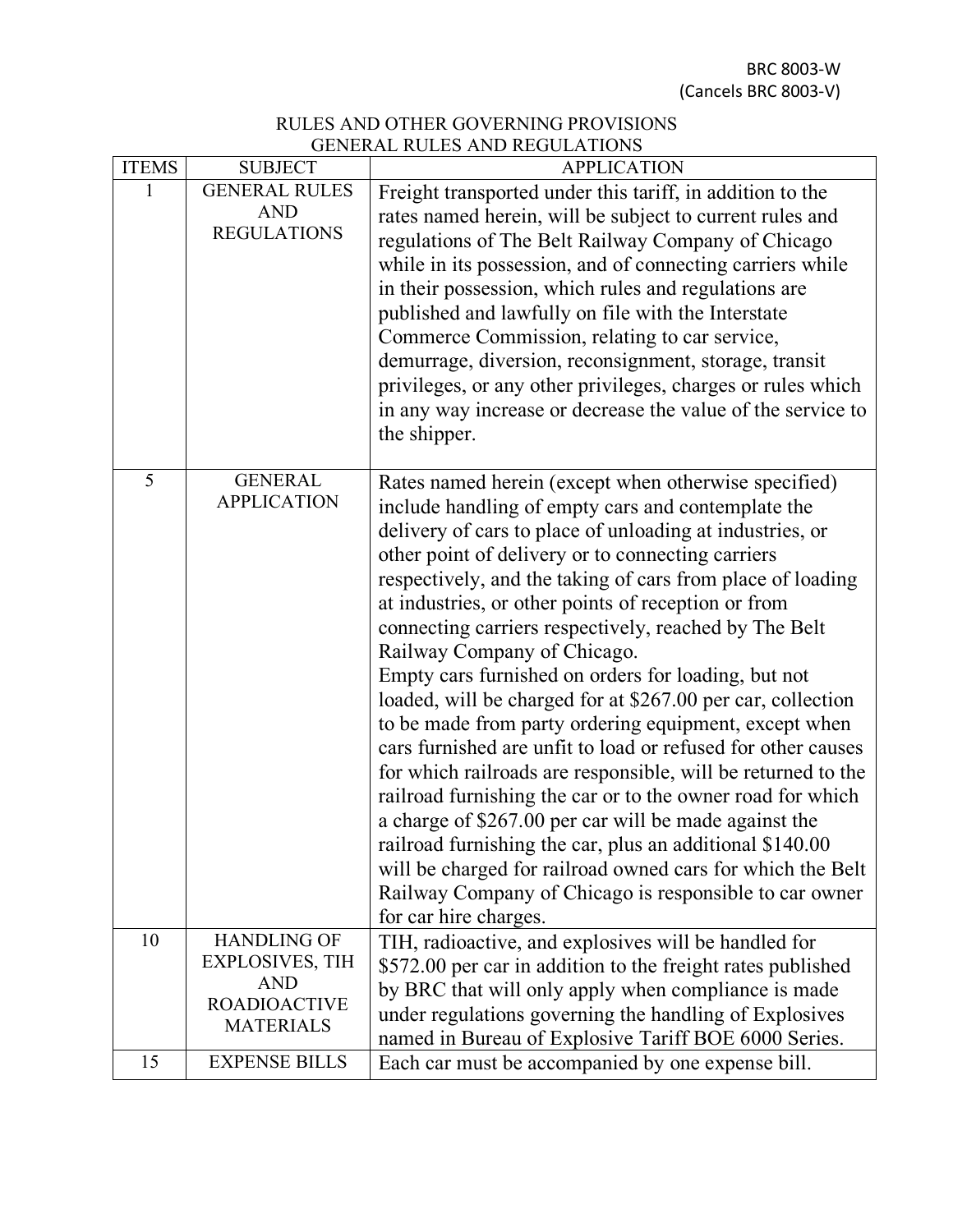| 20 | <b>COLLECTION OF</b><br><b>SWITCHING</b><br><b>CHARGES</b>                                           | On all shipments destined to points within the (1)<br>Chicago Switching District charges must be prepaid. On<br>cars originating at points beyond the Chicago Switching<br>District charges will be collected from road-haul carrier<br>delivering cars to this Company. On cars originating at<br>industries or team tracks of this Company, destined to<br>points beyond the Chicago Switching District, charges<br>will be collected from road-haul carrier to which cars are<br>delivered by this Company.                                                                     |  |  |
|----|------------------------------------------------------------------------------------------------------|------------------------------------------------------------------------------------------------------------------------------------------------------------------------------------------------------------------------------------------------------------------------------------------------------------------------------------------------------------------------------------------------------------------------------------------------------------------------------------------------------------------------------------------------------------------------------------|--|--|
| 25 | <b>STOPPING OF</b><br><b>CARS IN TRANSIT</b><br>TO COMPLETE<br><b>LOADING OR TO</b><br>PARTLY UNLOAD | This company will not stop cars in transit to partly unload<br>or to complete loading, unless prior arrangements have<br>been made. See Item 100.                                                                                                                                                                                                                                                                                                                                                                                                                                  |  |  |
| 30 | <b>CARS BILLED "TO</b><br><b>ORDER NOTIFY"</b>                                                       | Cars handled between points within the (1) Chicago<br>Switching District will not be accepted under this tariff if<br>billed "To Order Notify"                                                                                                                                                                                                                                                                                                                                                                                                                                     |  |  |
| 35 | <b>RETURNED CARS</b>                                                                                 | Applicable tariff charges for returned cars, loaded or<br>empty, will be the one-way intermediate or intra-terminal<br>switching charge (see note).<br>(A) Cars rejected by connecting lines or industries will be<br>returned at the expense of the railroad or industry from<br>which they were originally received.<br>(B) Cars returned to connecting lines or industries will be<br>returned at the expense of the railroad or industry<br>ordering return movement.<br>NOTE: When a railroad owned car, empty or loaded, for<br>which the Belt Railway Company of Chicago is |  |  |
|    |                                                                                                      | responsible to car owner for car hire charges, is received<br>from a connecting line with instructions to return car to<br>delivering road, an additional charge of \$27.00 per day<br>will be assessed against the delivering carrier for each<br>day, or fraction thereof, car is on line, subject to a<br>maximum of three days.                                                                                                                                                                                                                                                |  |  |
| 40 | TANK CARS,<br><b>FURNISHING OF</b>                                                                   | Rates provided for freight in tank cars do not obligate the<br>carriers to furnish tank cars. If carriers' tank cars are<br>voluntarily furnished, interior cleaning, if necessary, must<br>be performed by and at the expense of the shipper.                                                                                                                                                                                                                                                                                                                                     |  |  |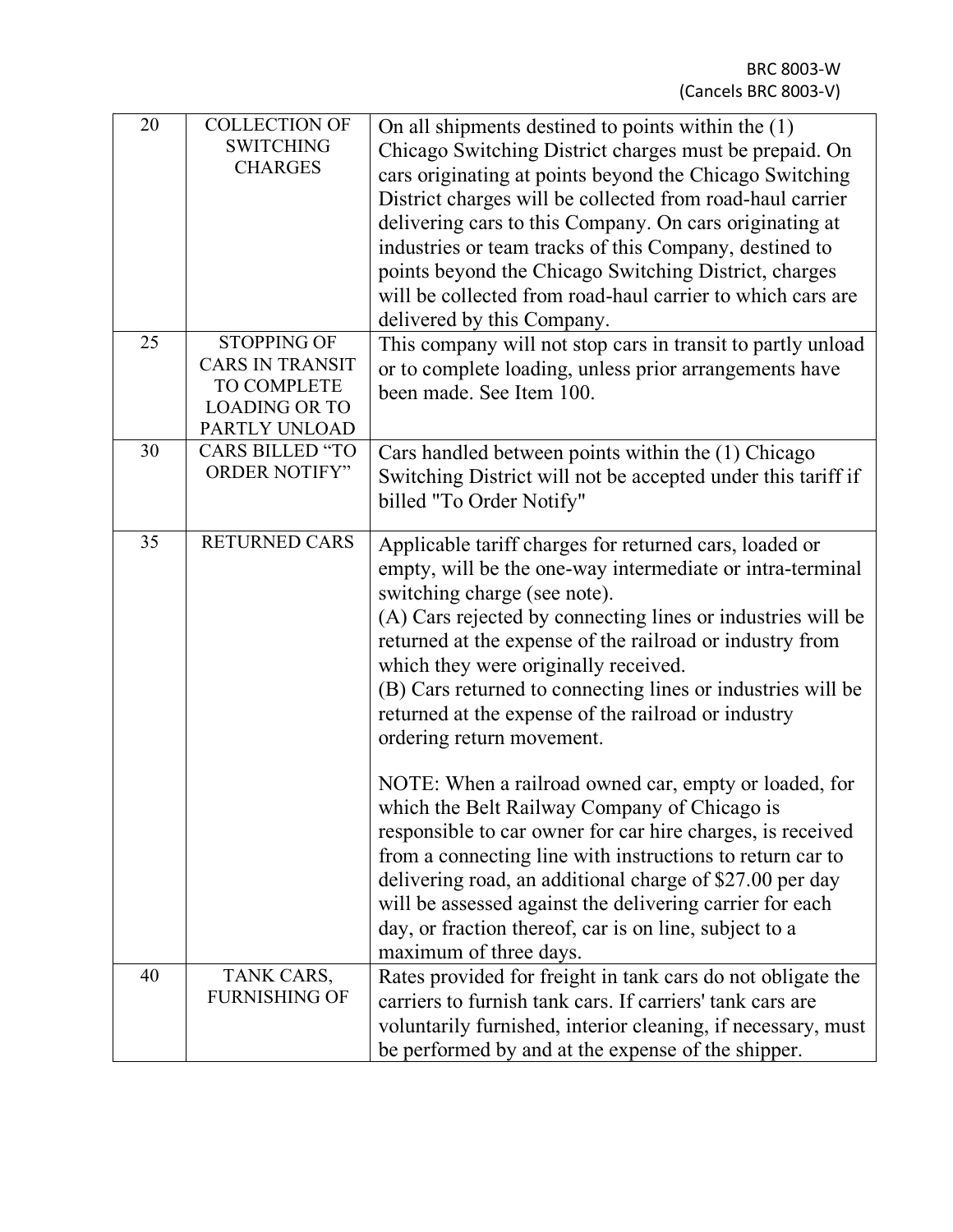| 45 | <b>METHOD OF</b><br><b>CANCELING</b><br><b>ITEMS</b>                                                        | As this tariff is supplemented, numbered items with letter<br>suffixes cancel correspondingly numbered items in the<br>original tariff or in a prior supplement. Letter suffixes<br>will be used in alphabetical sequence starting with A.<br>Example Item 100-A Cancels Item 100, and Item 200-B<br>cancels Item 200-A in a prior supplement, which in turn<br>canceled Item 200.                                                                                                                                                                               |
|----|-------------------------------------------------------------------------------------------------------------|------------------------------------------------------------------------------------------------------------------------------------------------------------------------------------------------------------------------------------------------------------------------------------------------------------------------------------------------------------------------------------------------------------------------------------------------------------------------------------------------------------------------------------------------------------------|
| 50 | <b>METHOD OF</b><br><b>DENOTING</b><br><b>REISSUED MATER</b><br><b>IN SUPPLEMENTS</b>                       | Matter brought forward without change from one<br>supplement to another will be designated as "Reissued"<br>by a reference mark in the form of a square enclosing a<br>number (or letter and number in the case of intra-state<br>supplements), the number (or letter and number) being<br>that of the supplement in which the reissued matter first<br>appeared in its currently effective form. To determine its<br>original effective date, consult the supplement in which<br>the reissued matter first became effective.                                    |
| 55 | <b>DEMURRAGE</b><br><b>PLAN AND PRICES</b>                                                                  | Shipments transported under this tariff are subject to<br>demurrage charges published in BRC 6004 series,<br>supplements thereto or successive issuers thereof.                                                                                                                                                                                                                                                                                                                                                                                                  |
| 60 | <b>CARS TO OR FROM</b><br><b>SHOPS</b>                                                                      | Cars accepted from connections for shops or for repairs<br>necessary to permit handling of cars are inspected only<br>with respect to safety appliances as required by law and<br>this Company will not be responsible for any defects<br>existing on such cars at the time it makes delivery to the<br>shops or to connecting lines.                                                                                                                                                                                                                            |
| 65 | <b>CHANGES AND</b><br><b>NEW INDUSTRIES</b>                                                                 | When changes occur in the firms using industry tracks,<br>tariff will be corrected as soon as practicable, but until<br>such correction is made, the same charge will be applied<br>as named for the industry previously using the same<br>track, and in case of location of a new industry, if<br>switching service has been arranged for by the Operating<br>Department, and the cars are offered for movement before<br>tariff has been amended, the charge to be made will be<br>that named in the tariff for adjoining industry tracks in<br>same district. |
| 70 | <b>TRANSPORTATION</b><br>OF PALLETS IN<br><b>CONNECTION</b><br>WITH LOADED<br>MOVEMENTS OF<br><b>FRIGHT</b> | When freight in carload quantities is prepared for<br>shipment in conformity with packing requirements and in<br>addition is loaded on pallets, platforms or skids, with or<br>without standing sides or ends, but without tops (See<br>Note), no charge will be made for the transportation of                                                                                                                                                                                                                                                                  |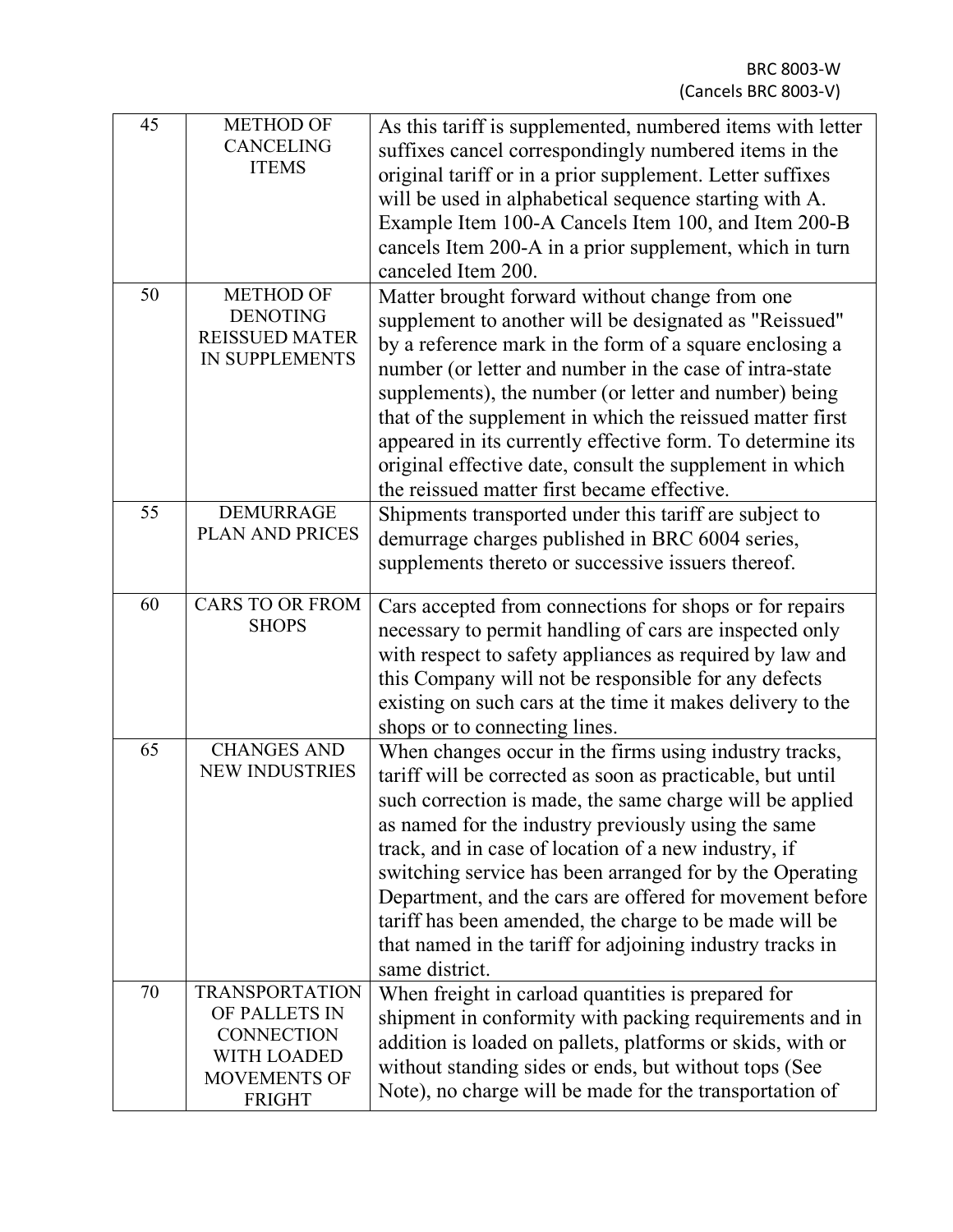|    | <b>APPLICABLE IN</b><br><b>CLOSED OR</b><br><b>GONDOLA CARS</b><br><b>ONLY</b>                                           | the pallets, platforms or skids, provided shipper specifies<br>the weight of the pallets, platforms or skids on shipping<br>order and bill of lading.<br>NOTE:--When material, not part of the pallet, platform or<br>skid, is used to protect top of lading or to secure the load<br>to the pallet, platform or skid, allowance will be made for                                                                                                                                             |  |  |  |
|----|--------------------------------------------------------------------------------------------------------------------------|-----------------------------------------------------------------------------------------------------------------------------------------------------------------------------------------------------------------------------------------------------------------------------------------------------------------------------------------------------------------------------------------------------------------------------------------------------------------------------------------------|--|--|--|
|    |                                                                                                                          | the weight of such material.                                                                                                                                                                                                                                                                                                                                                                                                                                                                  |  |  |  |
| 75 | <b>FREIGHT</b><br><b>REVEIVED TOO</b><br><b>LATE FOR BOAT</b><br><b>AACCOUNT</b><br><b>CLOSE OF</b><br><b>NAVIGATION</b> | When such freight is delivered to this Company and not<br>accepted by boat lines account of close of navigation,<br>same will be held for disposition, but demurrage and<br>outbound switching charges will be assessed at full tariff<br>rates in addition to the inbound switching charges.                                                                                                                                                                                                 |  |  |  |
| 80 | <b>LAKE CARGO</b><br><b>SHIPMENTS</b><br><b>RECONSIGNED</b>                                                              | When such freight is reconsigned after delivery to this<br>Company, outbound switching charges at full tariff rates<br>will be assessed in addition to the inbound switching<br>charges, and cars will be subject to demurrage.                                                                                                                                                                                                                                                               |  |  |  |
| 85 | <b>SCRAP</b><br><b>AUTOMOBILE</b><br><b>BODIES</b>                                                                       | Rates provided for in this tariff will not apply on Scrap<br>Automobile Bodies, crushed flat, loose or in bundles,<br>loaded on flat cars.                                                                                                                                                                                                                                                                                                                                                    |  |  |  |
| 90 | <b>CARS HELD FOR</b><br><b>ORDERS</b>                                                                                    | Loaded cars (see Note 1) or empty tank cars that<br>previously contained a hazardous material, other than<br>combustible liquid, released from industries or team<br>tracks without final shipping directions, including routing<br>instruction, which must be held for further orders and<br>empty private cars (see Note 2) held on the BRC under<br>orders of shipper or car owner will be subject to a charge<br>of \$197.00 per car.<br>NOTE 1: Loaded cars will be subject to demurrage |  |  |  |
|    |                                                                                                                          | charges as named in BRC Tariff Series 6004.                                                                                                                                                                                                                                                                                                                                                                                                                                                   |  |  |  |
|    |                                                                                                                          | NOTE 2: Empty private cars will be subject to a storage<br>charge of \$27.00 per calendar day or fraction thereof,<br>including Saturdays, Sundays and Holidays, with no free<br>time while held awaiting disposition.                                                                                                                                                                                                                                                                        |  |  |  |
| 91 | <b>EMPTY PRIVATE</b><br><b>CARS HELD ON</b><br><b>RAILROAD</b><br><b>TRACKS</b>                                          | Empty private cars which have been received for<br>industries located on the BRC and are held on BRC rails<br>will be subject to a storage charge of \$27.00 per day, after<br>the expiration of seventy-two hours free time. Free time                                                                                                                                                                                                                                                       |  |  |  |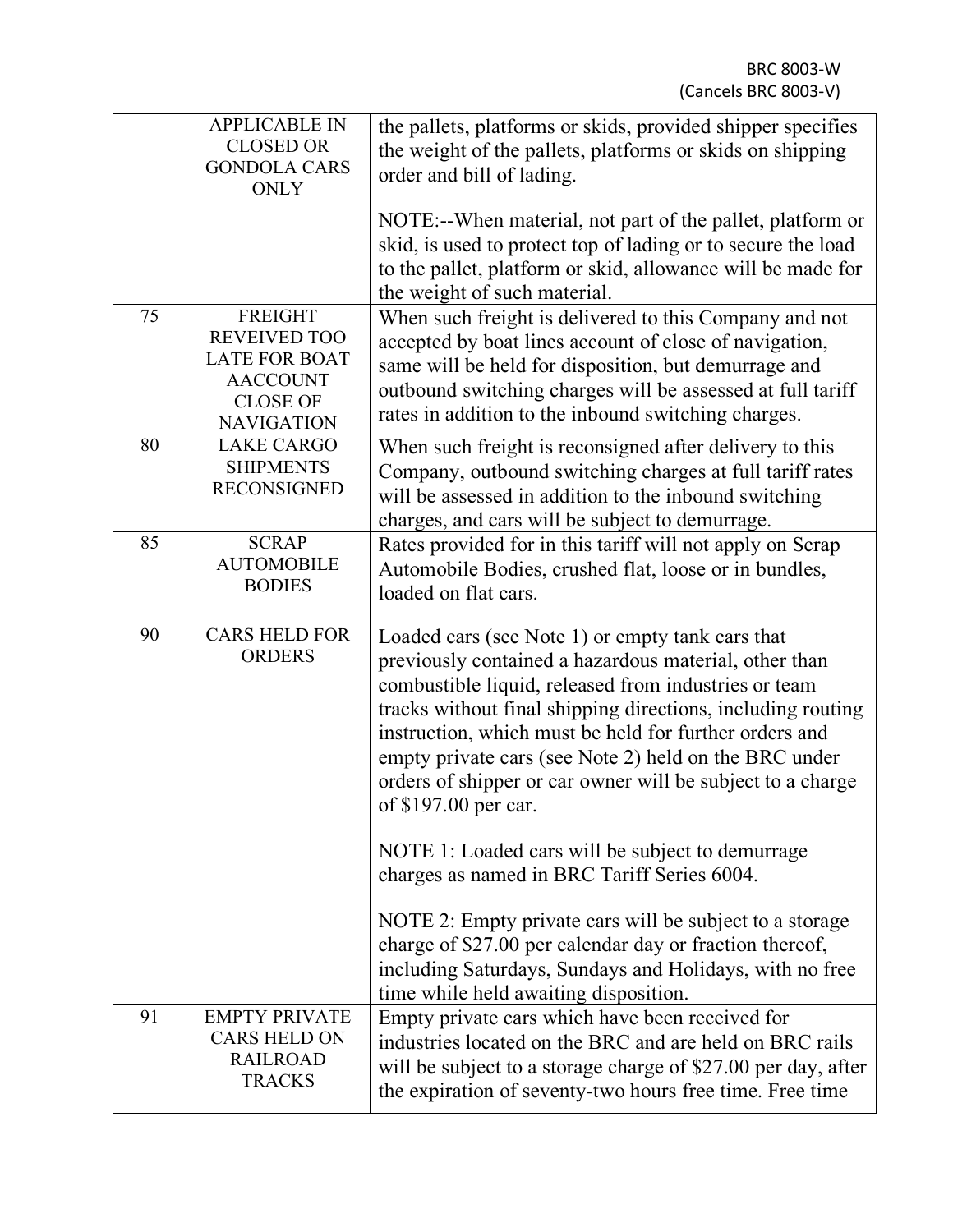|     |                                                | to be computed from the first 7AM following                 |                               |  |  |
|-----|------------------------------------------------|-------------------------------------------------------------|-------------------------------|--|--|
|     |                                                | constructive placement, exclusive of Saturday, Sunday       |                               |  |  |
|     |                                                | and Holidays.                                               |                               |  |  |
|     |                                                |                                                             |                               |  |  |
|     |                                                | Once storage charges commence to run, all Saturdays,        |                               |  |  |
|     |                                                | Sundays and Holidays are chargeable days. Cars will be      |                               |  |  |
|     |                                                | considered released from storage charges when ordered       |                               |  |  |
|     |                                                | off BRC rails.                                              |                               |  |  |
| 95  | <b>INTRA-PLANT</b>                             | When a shipper or receiver desires any movement made        |                               |  |  |
|     | <b>SWITCHING</b>                               | between any two locations within the same plant or          |                               |  |  |
|     |                                                | industry, such movement will be made for \$134.00 per       |                               |  |  |
|     |                                                | car, upon written request to the Agent of this Company.     |                               |  |  |
| 100 | <b>CHARGE FOR USE</b>                          | PART <sub>1</sub>                                           |                               |  |  |
|     | OF AND                                         |                                                             |                               |  |  |
|     | <b>ADDITIONAL</b>                              | A charge of \$116.00 (Note 2) per car used, in addition to  |                               |  |  |
|     | <b>DETENTION</b>                               | the regular switching rates named in this tariff, will be   |                               |  |  |
|     | <b>CHARGES ON</b>                              | made for each car used both originating and terminating     |                               |  |  |
|     | <b>SPECIAL TYP OF</b><br><b>HEAVY CAPACITY</b> | within the same Switching District as named in this tariff, |                               |  |  |
|     | <b>FLAT CARS</b>                               | for the movement of a shipment for which carrier            |                               |  |  |
|     |                                                | furnishes flat car bearing mechanical designation "FWS"     |                               |  |  |
|     |                                                | or "FW" of any capacity, and a charge of \$347.00 (Note     |                               |  |  |
|     |                                                | 2) per car used, on flat cars bearing mechanical            |                               |  |  |
|     |                                                | designation "FD" or "FDS" as named in Rule 21 of The        |                               |  |  |
|     |                                                | Official Railway Equipment Register, R.E.R. Publishing      |                               |  |  |
|     |                                                | Corporation, Agent, ICC RER 6410 Series. This charge        |                               |  |  |
|     |                                                |                                                             |                               |  |  |
|     |                                                | accrues to the carriers participating in the movement (See  |                               |  |  |
|     |                                                | Note $1$ ).                                                 |                               |  |  |
|     |                                                | PART <sub>2</sub>                                           |                               |  |  |
|     |                                                | When car (referred to in Part                               | Detention charges after       |  |  |
|     |                                                | 1 of this item) are held at                                 | expiration of free time       |  |  |
|     |                                                | origin point, intermediate                                  | permitted in tariffs lawfully |  |  |
|     |                                                | point, and/or destination                                   | on file with the Interstate   |  |  |
|     |                                                | point:                                                      | Commerce Commission or        |  |  |
|     |                                                |                                                             | State Commissions will be:    |  |  |
|     |                                                | 1st 24 hours or fraction                                    | \$232.00 per car              |  |  |
|     |                                                | 2nd 24 hours or fraction                                    | \$232.00 per car              |  |  |
|     |                                                | thereof after free time                                     |                               |  |  |
|     |                                                | 3rd 24 hours or fraction                                    | \$465.00 per car              |  |  |
|     |                                                | thereof after free time                                     |                               |  |  |
|     |                                                | 4th 24 hours or fraction                                    | \$465.00 per car              |  |  |
|     |                                                | thereof after free time                                     |                               |  |  |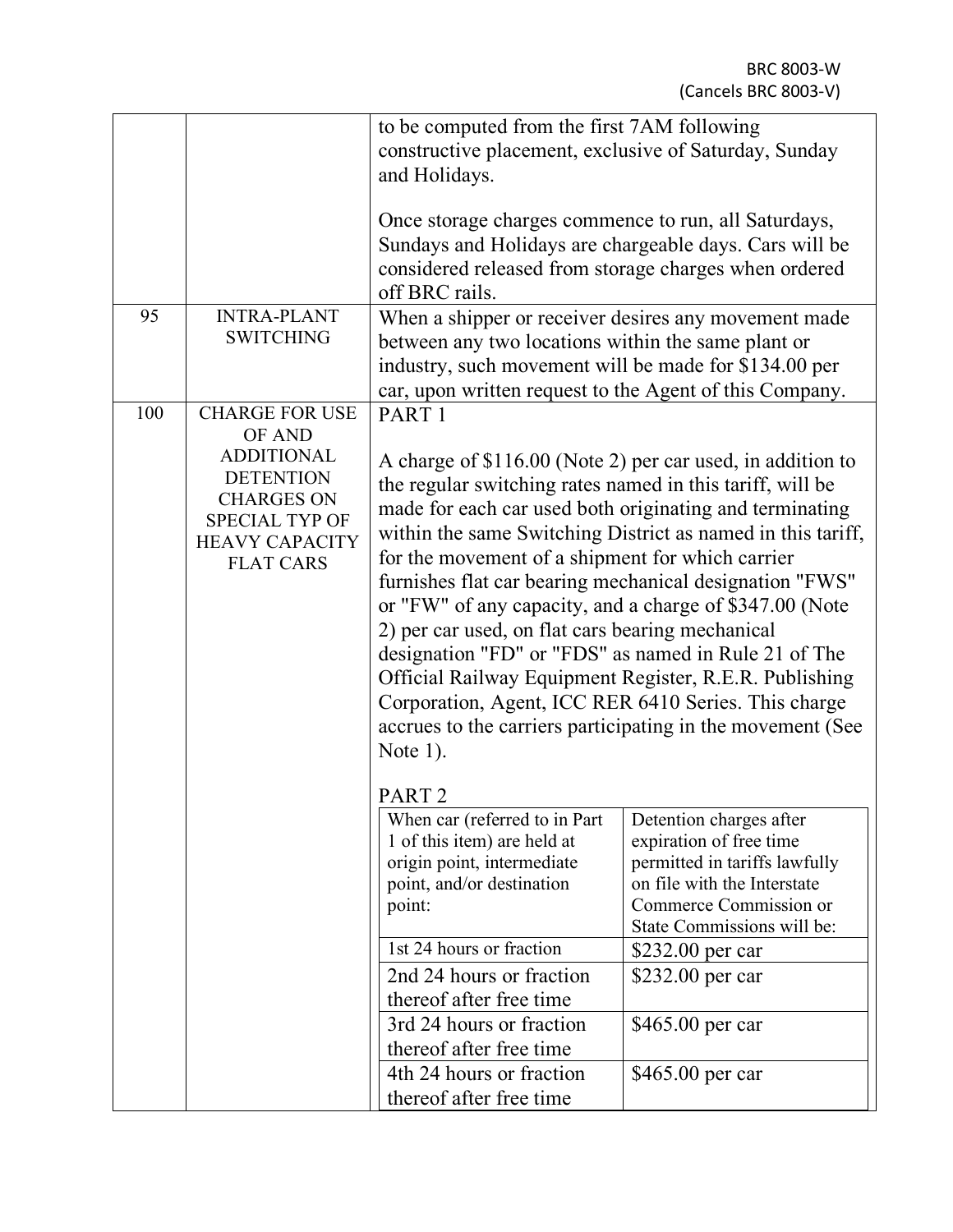|     |                                                | 5th 24 hours or fraction<br>thereof after free time                                                                                                                                                                                                                                                                                                                                      | \$694.00 per car |  |  |  |
|-----|------------------------------------------------|------------------------------------------------------------------------------------------------------------------------------------------------------------------------------------------------------------------------------------------------------------------------------------------------------------------------------------------------------------------------------------------|------------------|--|--|--|
|     |                                                | 6th 24 hours or fraction                                                                                                                                                                                                                                                                                                                                                                 | \$930.00 per car |  |  |  |
|     |                                                | thereof after each                                                                                                                                                                                                                                                                                                                                                                       |                  |  |  |  |
|     |                                                | succeeding 24 hours or                                                                                                                                                                                                                                                                                                                                                                   |                  |  |  |  |
|     |                                                | fraction thereof after free                                                                                                                                                                                                                                                                                                                                                              |                  |  |  |  |
|     |                                                | time                                                                                                                                                                                                                                                                                                                                                                                     |                  |  |  |  |
|     |                                                |                                                                                                                                                                                                                                                                                                                                                                                          |                  |  |  |  |
|     |                                                | Also, charges in Part 2 to be in addition to transportation<br>charges, demurrage charges, and all other terminal or<br>other charges on file with the Interstate Commerce<br>Commission or State Commissions to be paid by shipper                                                                                                                                                      |                  |  |  |  |
|     |                                                | or consignee, and to accrue to the carrier owning or<br>leasing the equipment. (See Note 2).                                                                                                                                                                                                                                                                                             |                  |  |  |  |
|     |                                                | NOTE 1.--When special type heavy duty flat cars as<br>described in Part 1 of this Item are ordered and placed                                                                                                                                                                                                                                                                            |                  |  |  |  |
|     |                                                | and released without being used, a use charge of $(2)$                                                                                                                                                                                                                                                                                                                                   |                  |  |  |  |
|     |                                                | \$116.00 per car shall be assessed and shall accrue to the                                                                                                                                                                                                                                                                                                                               |                  |  |  |  |
|     |                                                | railroad placing the car for loading.                                                                                                                                                                                                                                                                                                                                                    |                  |  |  |  |
|     |                                                | NOTE 2.--When special type heavy duty flat cars as<br>described in Part 1 of this Item are ordered and placed,<br>but not used, detention charges set forth above shall be<br>assessed, but in no case shall the detention charge for<br>such car ordered and placed but not used, be less than<br>\$930.00 per car, and shall accrue to the carrier owning or<br>leasing the equipment. |                  |  |  |  |
| 101 | <b>CHARGE FOR</b>                              | All heavy duty flat cars ordered for loading under the                                                                                                                                                                                                                                                                                                                                   |                  |  |  |  |
|     | <b>ORDERING HEAVY</b><br><b>DUTY FLAT CARS</b> | provisions of AAR Circular No. TD-3 are subject to a                                                                                                                                                                                                                                                                                                                                     |                  |  |  |  |
|     |                                                | \$184.00 per car charge upon AAR assignment of a car to                                                                                                                                                                                                                                                                                                                                  |                  |  |  |  |
|     |                                                | the order. Charge is applicable even if the order is                                                                                                                                                                                                                                                                                                                                     |                  |  |  |  |
|     |                                                | canceled or equipment is not used. Charge will be                                                                                                                                                                                                                                                                                                                                        |                  |  |  |  |
| 105 | <b>CHARGE FOR</b>                              | assessed against industry ordering equipment.                                                                                                                                                                                                                                                                                                                                            |                  |  |  |  |
|     | <b>TURNING CARS</b>                            | When orders are received from consignee to turn loaded<br>car around that has not been placarded to indicate from                                                                                                                                                                                                                                                                        |                  |  |  |  |
|     |                                                | which side it must be unloaded and, as result, is                                                                                                                                                                                                                                                                                                                                        |                  |  |  |  |
|     |                                                | improperly set for unloading and requires additional                                                                                                                                                                                                                                                                                                                                     |                  |  |  |  |
|     |                                                | service to turn car around, such service will be performed                                                                                                                                                                                                                                                                                                                               |                  |  |  |  |
|     |                                                | where facilities are available at the intra-terminal                                                                                                                                                                                                                                                                                                                                     |                  |  |  |  |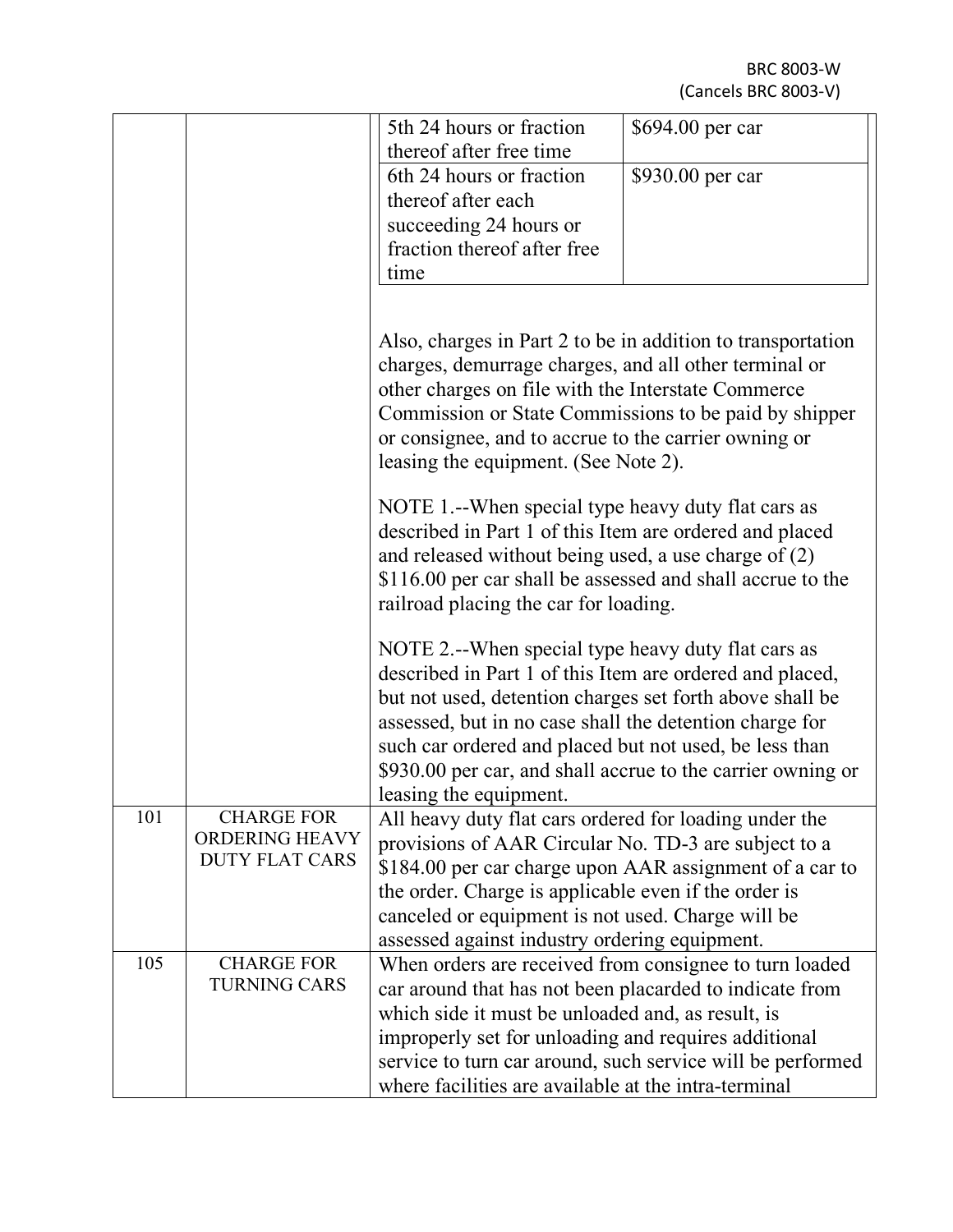|     |                                                                 | switching rate. (See Notes 1 and 2).                                                                                                                                                                                                                                                                                                                                                              |  |  |  |
|-----|-----------------------------------------------------------------|---------------------------------------------------------------------------------------------------------------------------------------------------------------------------------------------------------------------------------------------------------------------------------------------------------------------------------------------------------------------------------------------------|--|--|--|
|     |                                                                 | When orders are received from consignor to turn empty<br>car around, for their convenience, after it has been placed<br>for loading, such service will be performed where<br>facilities are available at the intra-terminal switching rate.                                                                                                                                                       |  |  |  |
|     |                                                                 | Charges will be collected from the party requesting the<br>service at a rate of \$267.00.                                                                                                                                                                                                                                                                                                         |  |  |  |
|     |                                                                 | NOTE 1.--If bill of lading and waybill provides notation<br>that car has been properly placarded, and such has been<br>mutilated, destroyed or lost no charges will be assessed.                                                                                                                                                                                                                  |  |  |  |
|     |                                                                 | NOTE 2.--The railroad which prepares the billing will be<br>held responsible for failure to make notation on waybill<br>that car has been properly placarded.                                                                                                                                                                                                                                     |  |  |  |
| 110 | <b>SPECIAL SERVICE</b>                                          | When special movement is requested requiring the<br>assignment of an engine and crew out of routine service, a<br>charge will be made for each movement, in addition to<br>the regular tariff rates applicable on the individual cars, as<br>follows:                                                                                                                                             |  |  |  |
|     |                                                                 | \$465.00 per hour, subject to minimum charge of<br>\$3,713.00.<br>Charges will be assessed against the party requesting the<br>service.                                                                                                                                                                                                                                                           |  |  |  |
| 115 | <b>WEIGHTS</b>                                                  | Shippers will be required to declare the weight to which<br>cars are loaded, and in the absence of such declaration<br>charges will be based on the marked weight capacity of<br>car used as per The Official Railway Equipment Register,<br>ICC RER 6411 Series, but in no case less than 100,000<br>pounds per car. When actual weight is less than 100,000<br>pounds, shippers may so declare. |  |  |  |
|     |                                                                 | When cars are found to weigh in excess of $1\%$ of the<br>declared weights of the shipper, the shipper will be<br>charged the applicable freight rate for the excess weight<br>plus the weighing charge.                                                                                                                                                                                          |  |  |  |
| 120 | <b>OVERLOADED OR</b><br><b>IMPROPERLY</b><br><b>LOADED CARS</b> | Cars should in no case be loaded in excess of marked load<br>limit of car. If in any case a car is found to be overloaded<br>or improperly loaded the car will, at option of railroad<br>based on considerations of safety of car, lading and                                                                                                                                                     |  |  |  |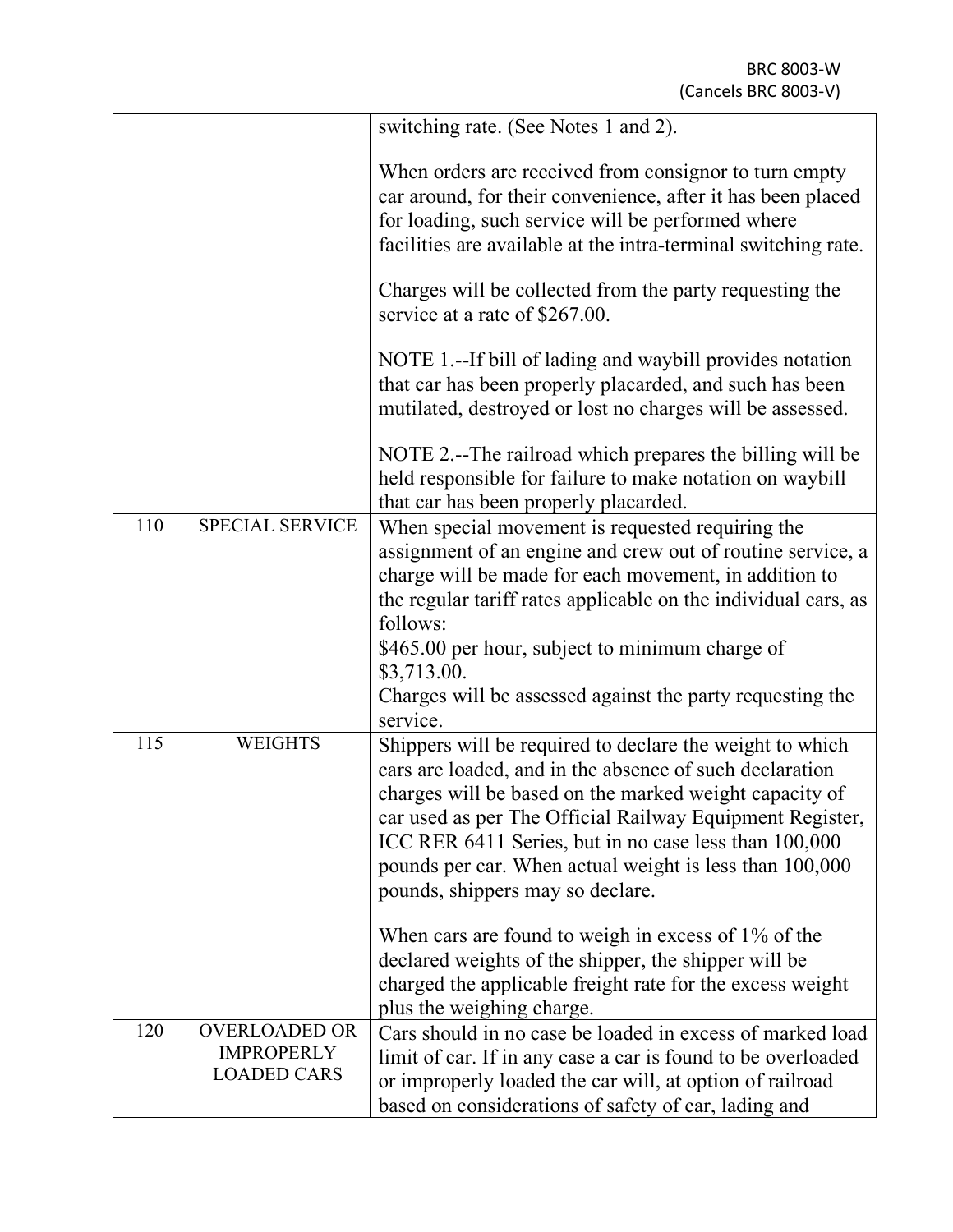|     |                                                                                    | public, either:                                                                                                                                                                                                                                                                                                                                                                                                                                                                                                                                                                                                               |
|-----|------------------------------------------------------------------------------------|-------------------------------------------------------------------------------------------------------------------------------------------------------------------------------------------------------------------------------------------------------------------------------------------------------------------------------------------------------------------------------------------------------------------------------------------------------------------------------------------------------------------------------------------------------------------------------------------------------------------------------|
|     |                                                                                    | 1) be returned to point of receipt and any charges<br>incidental thereto will be chargeable to the party ordering<br>the return,                                                                                                                                                                                                                                                                                                                                                                                                                                                                                              |
|     |                                                                                    | or                                                                                                                                                                                                                                                                                                                                                                                                                                                                                                                                                                                                                            |
|     |                                                                                    | 2) be transferred or reloaded, if necessary account of the<br>mechanical condition of car, and a charge of \$397.00 plus<br>any additional expenses incurred by the BRC will be<br>assessed against the party ordering the transfer or<br>reloading.                                                                                                                                                                                                                                                                                                                                                                          |
| 135 | <b>CHARGES FOR</b><br>PILOT SERVICE,<br>SUPPLIES, ETC.                             | Equipment moved on own wheels and under own power,<br>requiring the services of a Pilot, or when fuel and other<br>necessary supplies are furnished, charges for such service<br>or supplies will be assessed in addition to the<br>transportation charge.                                                                                                                                                                                                                                                                                                                                                                    |
| 140 | <b>MILEAGE RATES</b><br>ON PRIVATE CARS                                            | For mileage rates allowed by this Company on freight<br>cars of private ownership, see Railroad Publication<br>Service's Mileage Tariff RPS 6007 Series.                                                                                                                                                                                                                                                                                                                                                                                                                                                                      |
| 145 | <b>ITESMA AND/OR</b><br>PROVISIONS NOT<br><b>BROUGHT</b><br><b>FORWARD</b>         | Items and/or provisions previously shown and not<br>brought forward are canceled.                                                                                                                                                                                                                                                                                                                                                                                                                                                                                                                                             |
| 155 | <b>CHRAGE FOR</b><br><b>REPOSITIONING</b><br><b>OUTBOUND</b><br><b>LOCOMOTIVES</b> | When orders are received from the outbound carrier to<br>rework a locomotive consist after having been set, a<br>charge of \$174.00 per locomotive unit will be assessed.                                                                                                                                                                                                                                                                                                                                                                                                                                                     |
| 160 | <b>INDUSTRIAL</b><br><b>SWITCHING</b>                                              | Cars of freight moving at carload rates or charges,<br>including switching rates or charges, will be delivered on<br>and removed from industry or team tracks located on the<br>BRC without any additional charge, provided there are no<br>conditions which make it unsafe for the carrier's<br>locomotives to operate over industry tracks, or that<br>prevent the carrier from delivering or removing cars at its<br>operating convenience (see notes 1 and 2).<br>NOTE 1: OPERATING CONVENIENCE means the time<br>and the day selected by the BRC when it is most<br>advantageous to the carrier to provide service to an |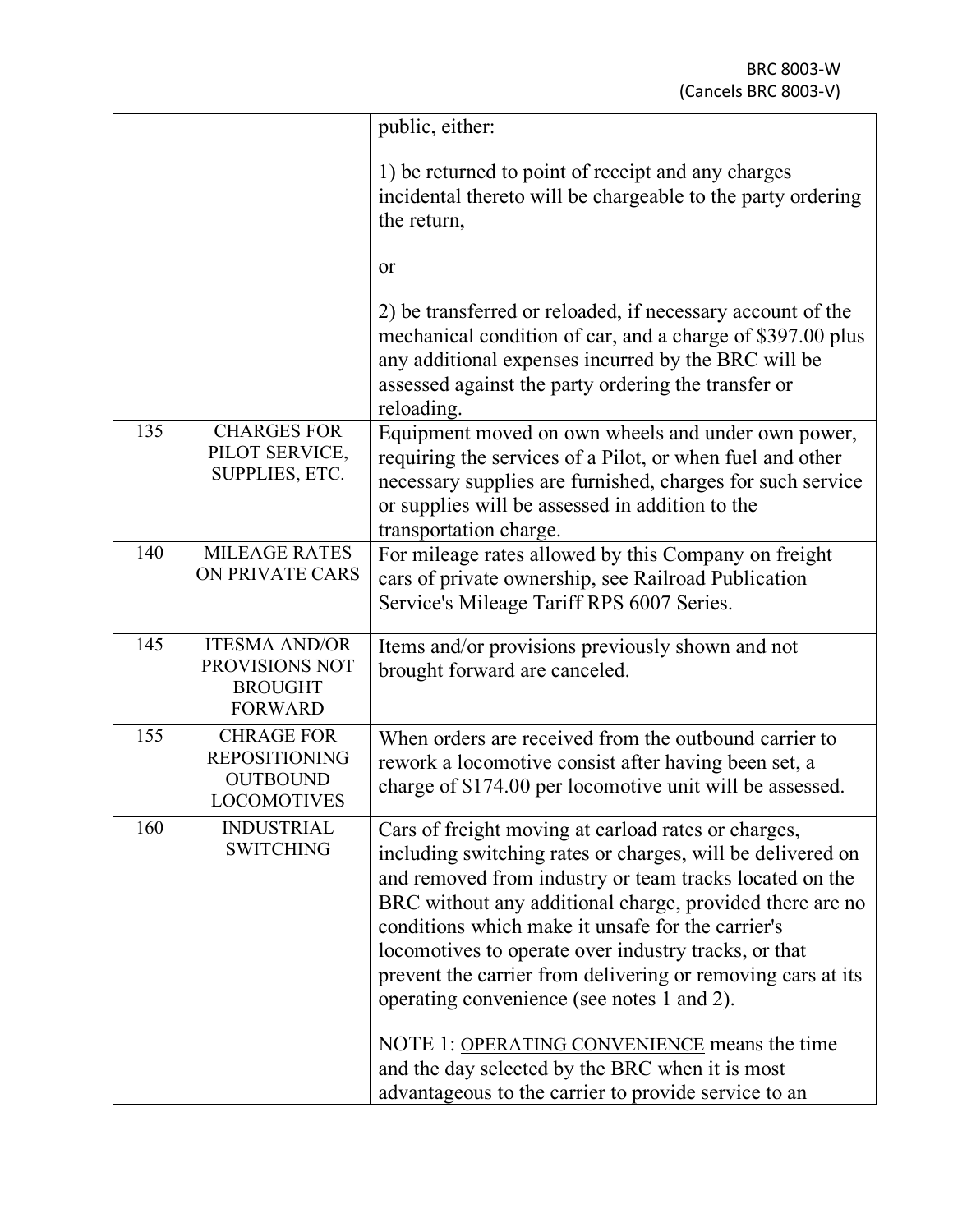|     |                                                         | industry or team track in a particular switching zone.<br>Service will not be construed to be performed at the same<br>time or on the same day or even on consecutive days to<br>any particular industry. It contemplates no more than one<br>switch on the day the carrier elects to perform service at<br>an industry.<br>NOTE 2: Movements to, from or within the plant site at<br>other times, at the request of the industry, or to meet the<br>requirements of industrial operation, are not at the<br>carrier's operating convenience. |
|-----|---------------------------------------------------------|-----------------------------------------------------------------------------------------------------------------------------------------------------------------------------------------------------------------------------------------------------------------------------------------------------------------------------------------------------------------------------------------------------------------------------------------------------------------------------------------------------------------------------------------------|
| 165 | <b>MAINTENANCE</b><br><b>CHARGE FOR</b>                 | DEFINITION OF TERMS                                                                                                                                                                                                                                                                                                                                                                                                                                                                                                                           |
|     | <b>INDUSTRIAL</b><br><b>SWITCH</b><br><b>CONECTIONS</b> | An industrial switch connection is a switch located upon<br>BRC property and maintained by BRC for access to<br>privately-owned sidetracks.                                                                                                                                                                                                                                                                                                                                                                                                   |
|     |                                                         | CHARGE FOR MAINTENANCE OF INDUSTRIAL SWITCH<br><b>CONNECTION</b>                                                                                                                                                                                                                                                                                                                                                                                                                                                                              |
|     |                                                         | The charge for maintaining each industrial switch<br>connection is \$5,040.00 per year. This charge is payable<br>by the owner for the sidetrack served by the industrial<br>switch connection within thirty (30) days of invoice date<br>and for each succeeding year.                                                                                                                                                                                                                                                                       |
|     |                                                         | <b>EXEMPTIONS</b>                                                                                                                                                                                                                                                                                                                                                                                                                                                                                                                             |
|     |                                                         | The charge will not apply as to any calendar year in<br>which the privately owned side track served by the<br>industrial switch connection originates or terminates (7)<br>or more car loads.                                                                                                                                                                                                                                                                                                                                                 |
|     |                                                         | The charge will not apply where specific terms of an<br>executed Sidetrack Agreement so provide.                                                                                                                                                                                                                                                                                                                                                                                                                                              |
|     |                                                         | The charge will not apply if the owner of the sidetrack<br>served by the industrial switch connection requests,                                                                                                                                                                                                                                                                                                                                                                                                                               |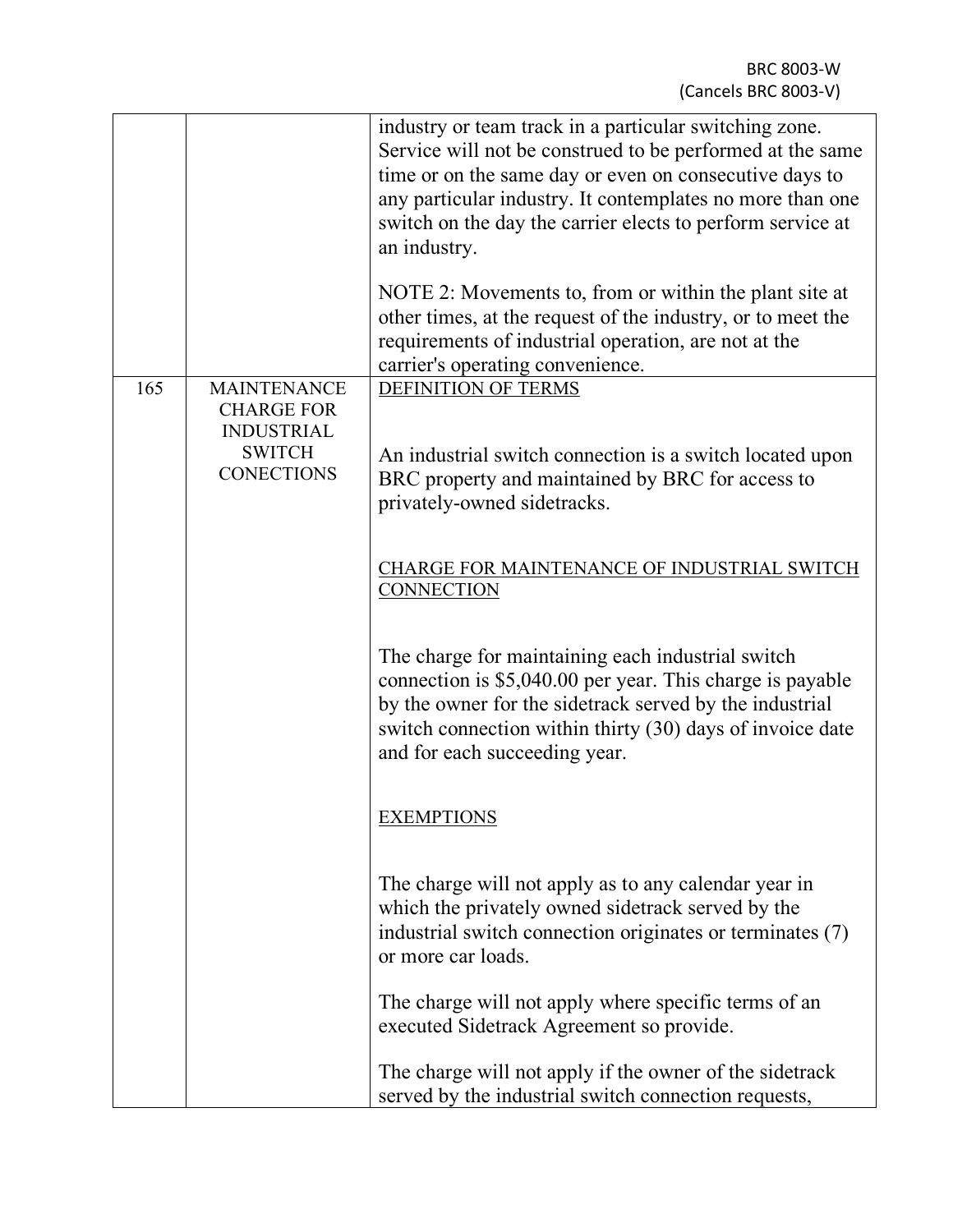| before the payable date of the charge, that BRC remove<br>the industrial switch connection.                                                                                                                                                                                                                                                                                                                        |
|--------------------------------------------------------------------------------------------------------------------------------------------------------------------------------------------------------------------------------------------------------------------------------------------------------------------------------------------------------------------------------------------------------------------|
| <b>MULTI-SIDINGS</b>                                                                                                                                                                                                                                                                                                                                                                                               |
| Where more than one privately-owned sidetrack is served<br>by a single industrial switch connection, each of the<br>individual owners of the private side tracks will be liable<br>for an equal share of the charge. The total number of<br>carloads originated or terminated on all of the private<br>sidetracks served by the industrial switch connection will<br>determine whether the exemptions above apply. |
| BRC is under no obligation to provide service to or from<br>those private side tracks for which any part of the<br>applicable charge is unpaid.                                                                                                                                                                                                                                                                    |

RATES

| <b>ITEM</b> | <b>SUBJECT</b>                                                                                                                                                                                                                                                             | <b>APPLICATION</b>                               |                                          |                                  |
|-------------|----------------------------------------------------------------------------------------------------------------------------------------------------------------------------------------------------------------------------------------------------------------------------|--------------------------------------------------|------------------------------------------|----------------------------------|
|             |                                                                                                                                                                                                                                                                            | (3)<br><b>BETWEEN</b>                            | $(3)$ AND                                | <b>CHARGES</b><br><b>PER CAR</b> |
| 201         | <b>EMPTY FREIGHT CAR,</b><br><b>INCLUDING IDLER CARS:</b><br>(An idler car is an empty car, on which<br>no part of a load rests, that is used in<br>transporting freight of unusual length<br>or excessive weight for the safe<br>transportation or protection of lading). | Industries                                       | Industries<br>$\alpha$<br>Team<br>Tracks | \$267.00                         |
| 202         |                                                                                                                                                                                                                                                                            | <b>Junctions</b><br>with<br>connecting-<br>lines |                                          | \$183.00                         |
|             | ALL CLASSES OF RAILWAY<br><b>EQUIPMENT OTHER THAN</b><br>FREIGHT EQUIPMENT, VIZ. BUT<br><b>NOT LIMITED TO:</b><br>Maintenance of Way Equipment                                                                                                                             | Industries                                       | Industries<br>$\alpha$ r                 | \$531.00                         |
| 203         | Passenger Equipment<br><b>Rail Test Cars</b><br>Locomotives (dead or under power),<br>etc.                                                                                                                                                                                 | <b>Junctions</b><br>with<br>connecting-<br>lines | Team<br>Tracks                           | \$531.00                         |